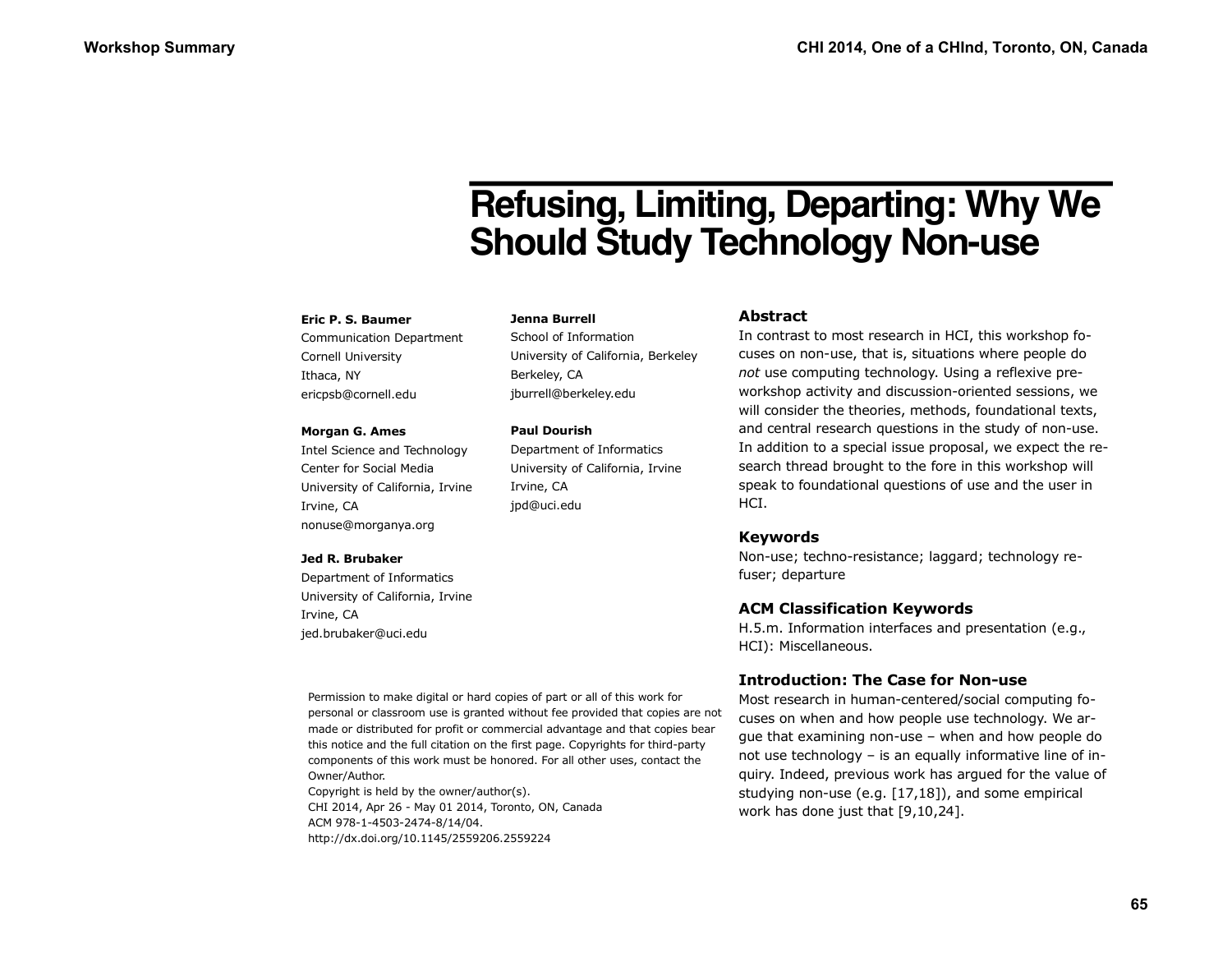Much of the current research related to technology nonuse, however, is conducted across many disciplines, not all of which are in regular conversation with one another. For example, some work has analyzed the sociocultural significance of media refusal and conspicuous non-consumption [1,3,7,13]. Others have considered *non-volitional* non-use, including socioeconomic, gendered, geopolitical, and other barriers to use [8,21,22,25] or compared users and non-users, e.g., of social media [16,20]. Discontents with and disconnection from infrastructure [11] also represents a form of non-use. Some work considers cases and categories of non-use not currently well-handled, such as death [4] or non-use as the norm [5].

Collectively, this work raises some provocative questions. What social roles might non-use play? What implicit assumptions about in/appropriateness of technology are evidence by non-use? Under what conditions does nonuse become analytically interesting? What is implied when researchers (or study participants) bother to talk about non-use? Despite these common threads, researchers have yet to connect them to construct an overarching understanding of technology non-use. This workshop aims to do just that: consider what these various research strands have in common and start a conversation about how they might beneficially draw on and inform one another.

*Broadening Conceptions of Use and Users* While we suggest that non-use as an important theme that permeates many different areas, we also wish to avoid fetishizing non-use. Studying those who do not use a technology should not, we suggest, be exoticized or treated as a niche subfield.

Instead, studies of non-use help to challenge normative assumptions about the primacy of use and the "user." Previous work has considered the rhetorical conceptualization of the user [6,23]. Those conceptualizations have significant ramifications in the conduct of HCI research and practice. For example, definitions of "user" form the implicit basis for such central concepts as "user interface," "user study," "user experience," and others. Documenting non-use exposes implicit assumptions about who the user is not. Furthermore, understanding the sociocultural contexts and significance of various forms of non-use, as well as various types of non-users, helps to deepen our understanding of complex sociotechnical systems. Thus, thoughtful consideration of technology non-use may help in moving beyond HCI's normative assumptions about use and users, thereby speaking to, and perhaps even offering the opportunity to rethink, foundational questions in the constitution of the field. **CHI 2014, One of a CHInd, Toronto, ON, Canada<br>
use, the curver measure material to technology meric increase the control one of a CHI 2014, One of a CHI 2014 where the control one of a CHI 2014 where the control of a CHI** 

## **Workshop Format, Goals, and Foci**

Since work related to technology non-use occurs across a broad array of disciplines, this workshop will encourage participation by researchers both who regularly attend CHI and those from other communities, such as science and technology studies (STS), the humanities, sociology, and others.

In the spirit of ethnographic participant observation, workshop attendees will engage in a week of reflexive technology non-use prior to the workshop. Observations and anecdotes from this temporary non-use will provide a set of personal experiences that will help scaffold discussion sessions.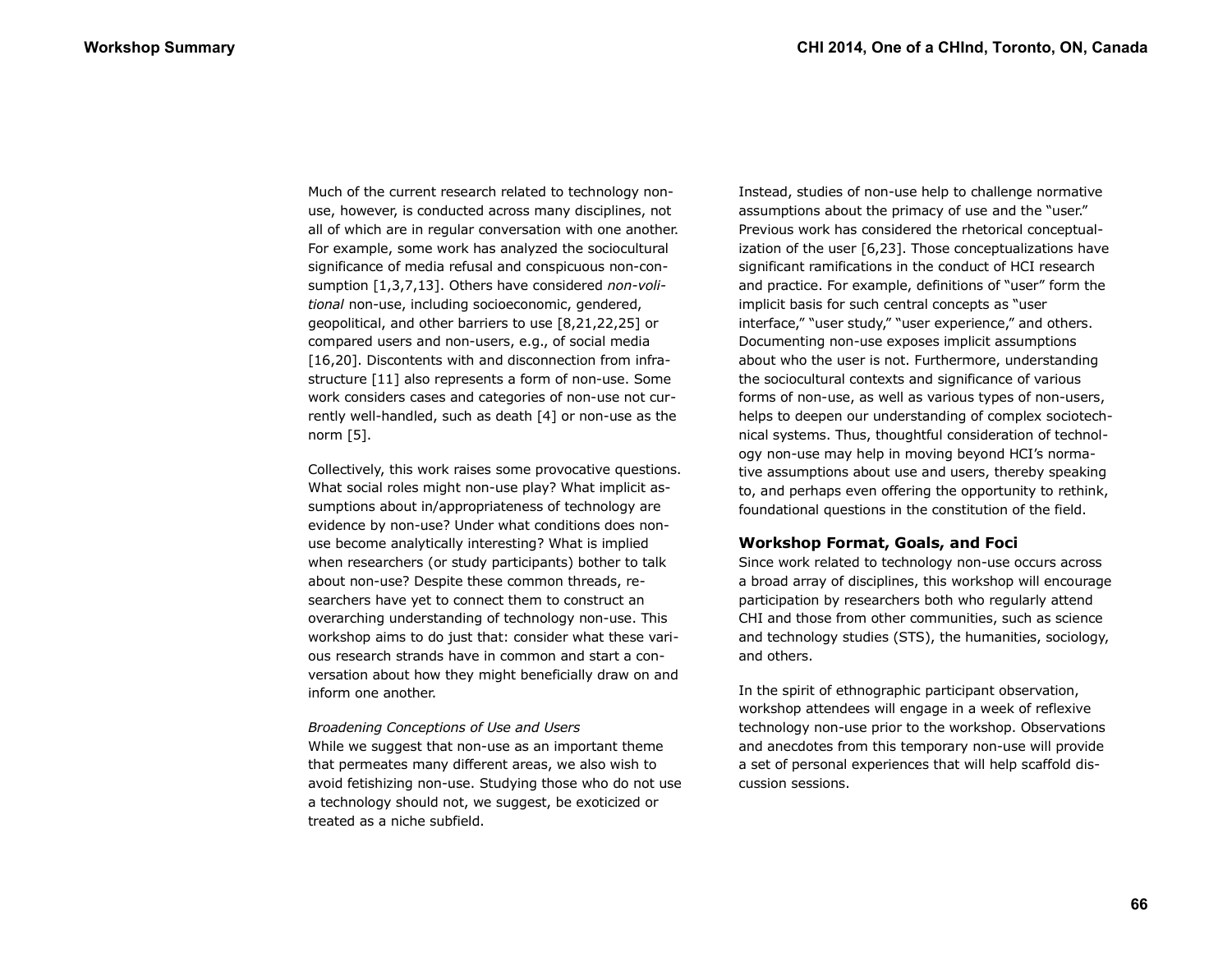The workshop itself will center on discussion and agenda-setting. Specifically, we seek to facilitate meaningful dialogue around four guiding foci:

*Theoretical Grounding* - What existing theoretical frameworks (e.g., SCOT [12], Technofeminism [21], diffusion of innovations [15], practice theory [19]) might be usefully employed to help understand technology non-use and guide our investigations? What value judgments do each make about non-use? Do these existing theories suffice, do they need extensions, or might we benefit from new conceptual frameworks?

*Methodological Approaches* - Studying non-use poses unique methodological challenges, even with such seemingly simple tasks as recruitment [14]. What techniques do researchers who study non-use related topics employ in their work, and to what effect?

*Living Bibliography* - Finding and connecting the disparate research threads related to non-use can be challenging. What work should every researcher of technology non-use know? Looking forward, how might we allow such a canon to evolve so as to highlight its import to human-computer interaction and sociotechnical studies more generally?

*Research Agenda* - We seek to foster the creation of a community of interest around non-use. How should researchers interested in technology non-use proceed? What are the central important questions in this area? What should these researchers try to accomplish in the next five or ten years? How can this research speak back to the various areas on which it draws?

Finally, the outcomes of these discussions will be used as the basis for proposing a special issue of a journal, which will both introduce the topic of technology non-use to a broader audience and to demonstrate its relevance in a variety of research areas.

## **Conclusion**

This workshop presents an opportunity for scholars from a variety of disciplines to exchange key concepts, theoretical frameworks, seminal references, and driving research questions around the topic of technology nonuse. We seek to use this workshop as a starting place for developing a pan-disciplinary community around the study of technology non-use. We anticipate that outcomes of this workshop will include collaborative initiatives, a set of resources for researchers interested in this space, and scholarly publications. **CHI 2014, One of a China, Taronto, ON, Canada<br>
and European of a China, Taronto, ON, Canada<br>
and European of Bureau of the China, we are considered a conservative and the conservative and the conservative and the conserva** 

## **References**

[1] Ames, M. G. (2013). Managing Mobile Multitasking: The Culture of iPhones on Stanford Campus*. Proc. CSCW 2013*, ACM Press.

[2] Baumer, E.P.S. and Silberman, M.S. (2011). When the Implication Is Not to Design. *Ext. Abs. CHI 2011,* ACM Press. 2271-2274.

[3] Baumer, E.P.S., Adams, P., Khovanskya, V., Liao, T., Smith, M.E., Sosik, V.S., Williams, K. (2013). Limiting, Leaving, and (re)Lapsing: A Survey of Facebook Non-use Practices and Experiences. *Proc. CHI 2013,* ACM Press.

[4] Brubaker, J., Hayes, G., & Dourish, P. (2013). Beyond the Grave: Facebook as a site for the expansion of death and mourning. *The Information Society*, 29(3).

[5] Burrell, J. (2012). Technology hype versus enduring uses. *First Monday*, 17(6).

[6] Cooper, G. and Bowers, J. (1995). Representing the User: Notes on the Disciplinary Rhetoric of HCI. In P. J. Thomas (Ed.), *The social and interactional dimensions of human-computer interfaces*, 48–66. Cambridge University Press.